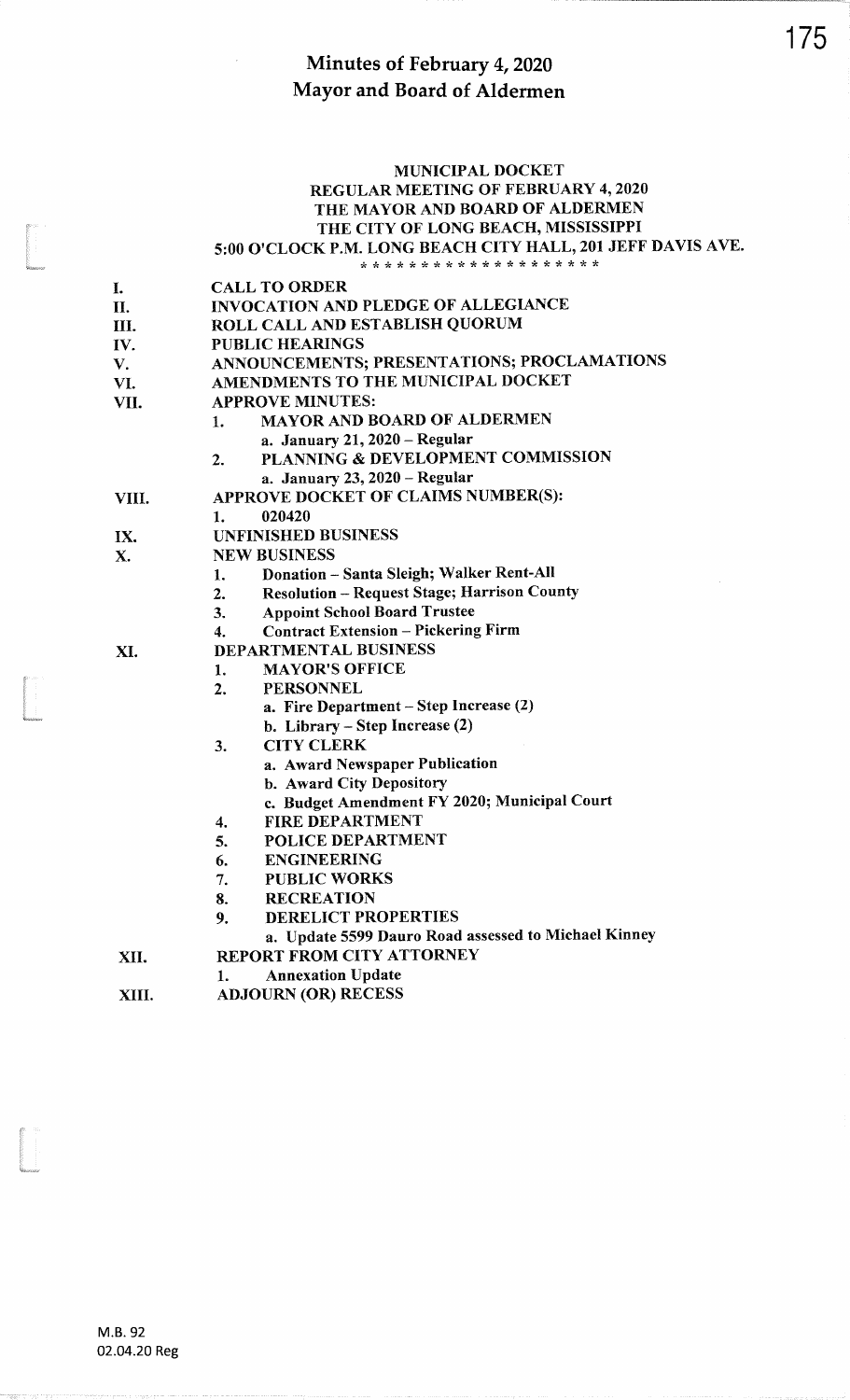Be it remembered that a regular meeting of the Mayor and Board of Aldermen, Long Beach, Mississippi, was begun and held at 5:00 o'clock p.m., Long Beach City Hall Meeting Room, 201 Jeff Davis Avenue, in said City, it being the first Tuesday in February, 2020, and the same being the time, date and place fixed by Laws of the State of Mississippi and ordinance of the City of Long Beach for holding said meeting.

There were present and in attendance on said board and at the meeting the following named persons: Mayor George L. Bass, Aldermen Donald Frazer, Ronald Robertson, Bernie Parker, Kelly Griffin, Timothy McCaffrey, Jr., Mark E. Lishen, Patricia Bennett, Deputy City Clerk Kini Gonsoulin, and City Attorney James C. Simpson, Jr.

There being a quorum present sufficient to transact the business of the City, the following proceedings were had and done.

Alderman Frazer made motion seconded by Alderman McCaffrey and unanimously carried to approve the minutes of the Mayor and Board of Aldermen dated January 21, 2020, as submitted.

)F rF :f \* t! \* \* \* \* \* \* tF rt rF rt )t ri ri \* \* \* \* \* rF \*

Alderman Frazer made motion seconded by Alderman Lishen and unanimously carried to approve the minutes of the Planning & Development Commission dated January 23, 2020, as submitted.

Alderman Griffin made motion seconded by Alderman Frazer and unanimously carried to approve payment of invoices listed in Docket of Claims number 020420.

Alderman Parker made motion seconded by Alderman Robertson and unanimously carried to accept the donation of a Santa Sleigh from Walker Rent-All as described below:

Dear Mayor George Bass and City of Long Beach

It is with great pleasure that my family and I would like to donate the nostalgic Walker Rent-All Santa Sleigh to our beloved city . For eighteen years my family and I have traversed the streets of Long Beach bringing smiles, candy canes , toys and laughter and most importantly the love of Christ to the children, their families and our neighbors. We originally started out just as Santa and some plain clothed elves authentic dressed elves. After that Mrs. Claus decided to join us as well. Soon we had outgrown the small trailer and decided to upgrade to an eighteen passenger bus that was reconfigured into a sleigh. That sleigh led us all over the city.We made great memories in the sleigh. 5o it is with pleasure that we would like to dedicate this iconic sleigh to the City of Long Beach , MS.

BUS VIN NUMBER 1FTJE34G9MHB33474 MFG DATE JULY <sup>1991</sup>

BUS VALUE \$20,000.00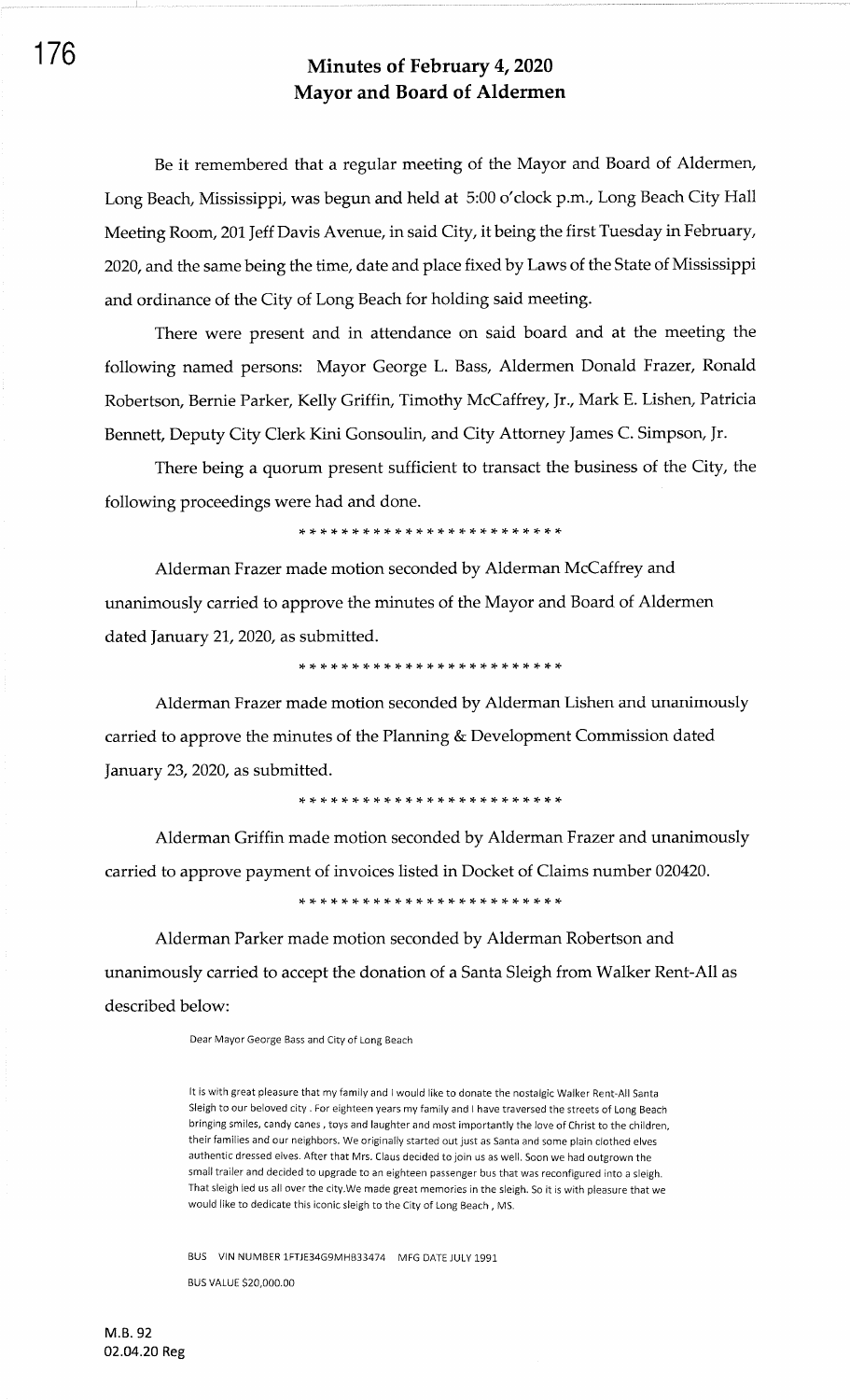:F rt rF \* \* \* )t rT \* \* !r )T \* \* rt rf \* \* \* !F rF rF :t :F rF

There came on for consideration at a duly constituted meeting of the Board of Aldermen and Mayor of the City of Long Beach held on the  $4<sup>th</sup>$  day of February, 2020, the following Resolution, which was reduced to writing and presented in advance of the meeting for readingand examination:

RESOLUTION SEEKING THE ASSISTANCE OF THE HARRISON COUNTY BOARD OF SUPERVISORS IN USE OF HARRISON COUNTY'S VIEWING STAGE AS A VIEWING STAND FOR TWO ANNUAL EVENTS, \*BEACH DAY AT THEWHEEL WAY" ANNUAL EVENT TO BE HELD ON MARCH  $7^{\mathrm{TH}}$  , 2020, ON THE WEST SIDE OF THE LONG BEACH HARBOR AND "JEEPIN' THE COAST"'ANNUAL EVENT TO BE HELD MAY 28 $^{\mathrm{TH}}$  – MAY 30 $^{\mathrm{TH}}$ , 2020, IN THE CITY OF LONG BEACH

WHEREAS, the City of Long Beach and the Board of Supervisors of Harrison County, Mississippi have heretofore entered into an Interlocal Agreement to allow and provide for theexchange of services and the provision of assistance between them on behalf of the citizens ofLong Beach and Harrison County; and

WHEREAS, from time to time and on occasion the City has sought the assistance of Harrison County in use of County equipment or facilities, or in paving roads, public parking lotsand other public areas in need of repair, and the Harrison County Board of Supervisors hasgenerously responded and complied whenever possible with such requests; and

WHEREAS, the Harrison County Board of Supervisors has in its possession a viewing stand or stagc, tent and related equipment suitable to be used as a viewing stand or stage for variouspublic functions and events; and

WHEREAS, in the City of Long Beach there occurs annual events, including but notlimited to a Mardi Gras parade, Jeepin' the Coast parade, Cruisin' the Coast parade, in which events draw tourist and others to the downtown area ofthe City and bring substantial business andpublic notice of the amenities and business opportunities which exist in the City of Long Beachand is of substantial benefit to the City of Long Beach; and

WHEREAS, the City of Long Beach is without sufficient resources and proper equipmentto construct and provide a viewing stand or stage for such parade and events, and such is necessaryand desirable for municipal purposes; and

WHEREAS, the City of Long Beach hereby seeks the assistance of the Harrison County Board of Supervisors by requesting the Board of Supervisors allow the use by the City of Long

t<br>Links<br>Maria

I<br>I<br>I<br>I

i<br>Umumi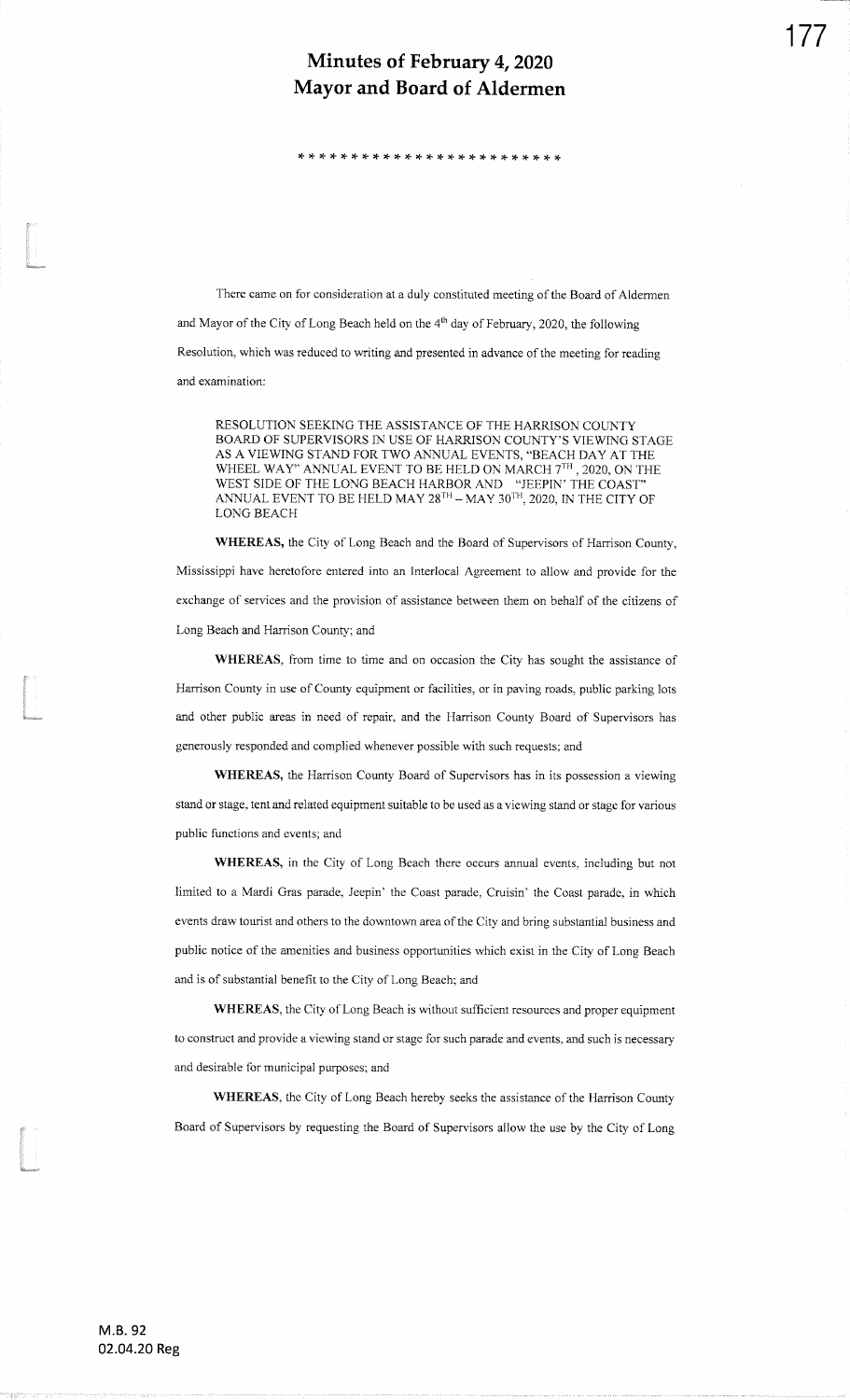Beach of its viewing stand or stage for such parade and events for the benefit, protection, health and safety of all citizens of Harrison County.

NOW, THEREFORE, be it resolved by the Board of Aldermen of the City of Long Beach that the Harrison County Board of Supervisors be, and same hereby are requested to provide such assistance as may be available to the City of Long Beach and the citizens of Harrison County by allowing the City the use of its viewing stand or stage, tent and related equipment for use as <sup>a</sup> viewing stand or stage for various public functions and events.

BE IT FURTHER RESOLVED, by the Mayor and Board of Aldermen of the City of Long Beach that we express our appreciation to Supervisor Marlin Ladner and the entire Harrison County Board of Supervisors for any assistance it is able to provide in this request.

The above and foregoing Resolution having been introduced in writing, was first read and considered section by section and then as a whole. This question being put to a roll call vote by the Mayor, the result was a follows:

| Alderman Ron Robertson     | voted | Aye |
|----------------------------|-------|-----|
| Alderman Timothy McCaffrey | voted | Aye |
| Alderman Kelly Griffin     | voted | Aye |
| Alderman Bernie Parker     | voted | Aye |
| Alderman Mark Lishen       | voted | Aye |
| Alderman Tricia Bennett    | voted | Aye |
| Alderman Donald Frazer     | voted | Ave |

The question having received the Affrrmative vote all the Aldermen present and voting, the Mayor declared the motion carried and the resolution and order adopted and approved this 4<sup>th</sup> day of February, 2020.

PPROVED: George L. Bass, Mayor

ATTEST:

عمملا

Stacey Dahl, City Clerk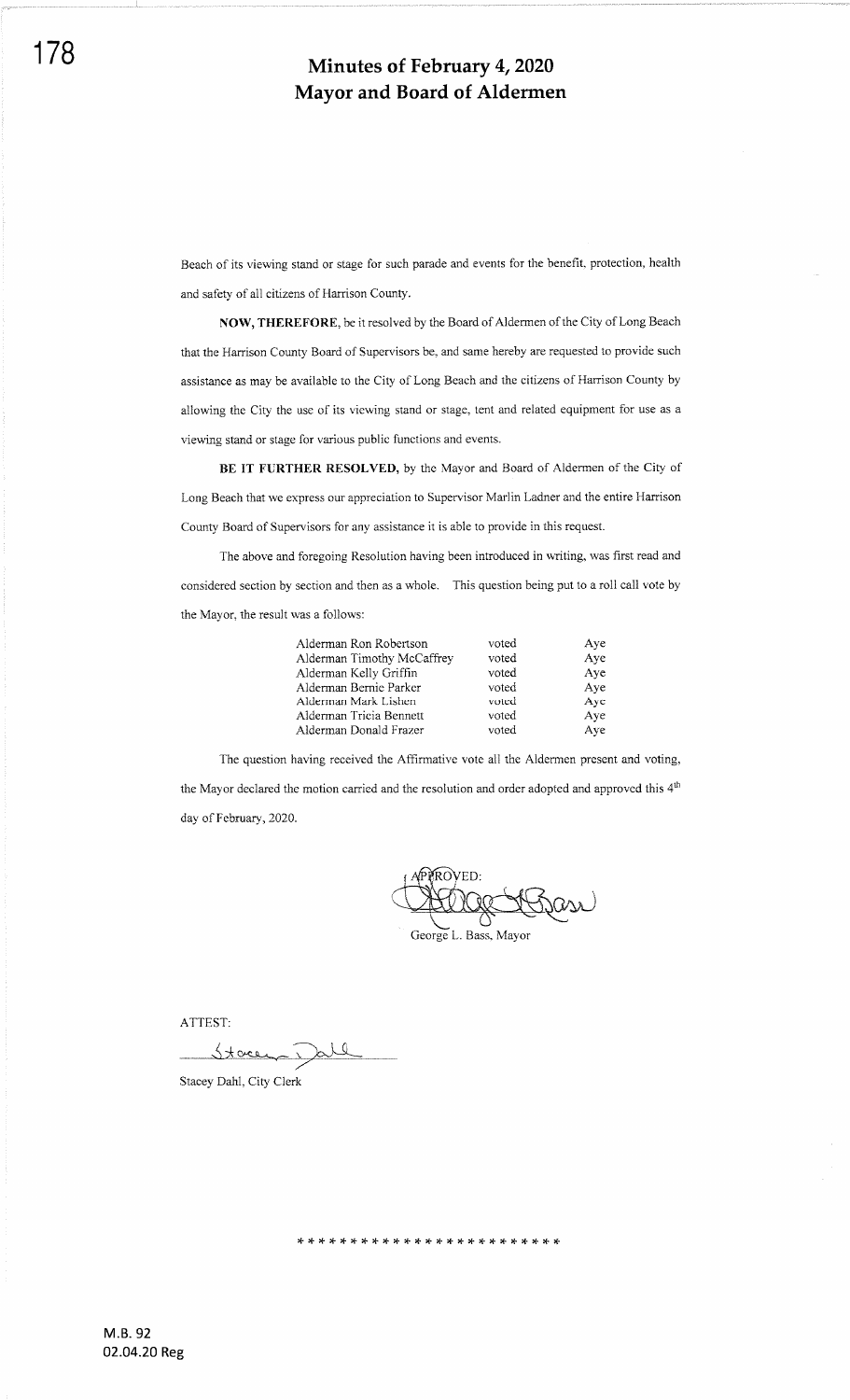Alderman Frazer made motion seconded by Alderman Robertson andunanimously carried to re-appoint Timothy Pierce as a Long Beach School BoardTrustee with a term ending March 2025.

\* \* tt rt )t \* ri rT \* \* \* \* )F rt )t \* \* rF rF rF rF rt r{. x rF

Alderman Frazer made motion seconded by Alderman Robertson andunanimously carried to table the Contract Extension - Pickering Firm until the February 18,2020 meeting to review a draft contract provided.

Alderman Parker made motion seconded by Alderman Frazer and unanimouslycarried to authorize the Mayor to execute the following document accepting right-ofway on Wilkerson Lane:



GEORGE L. EASSMAYOR

CITYCLERKTAX COLLECTOI Stacey Dahl CITYATTORNEY James C. Simpsory Jn

BOARD OF ALDERMEN Donald Frazer - At-Large<br>Ronald Robertson - Ward 1 Bernie Parker - Ward 2<br>Kelly Griffin - Ward 3<br>Timothy McCaffrey, Jr. - Ward 4<br>Mark E. Lishen - Ward 5<br>Patricia Bennett - Ward 6

t<br>Commun

India<br>India<br>India

I

December 26, 2019

RE:Extension of Wilkerson laneLong Beach, MS

To Whom It May Concern:

Please accept this letter as evidence that the City of Long Beach, MS hereby accepts the unimproved right-of-way of Wilkerson Lane for approximately 375' north of the curent end of asphalt as a publicstreet and intends to provide such maintenance for the road as may be required per the City's standard practices.

Sincerely,

George L. Bass, Mayor

179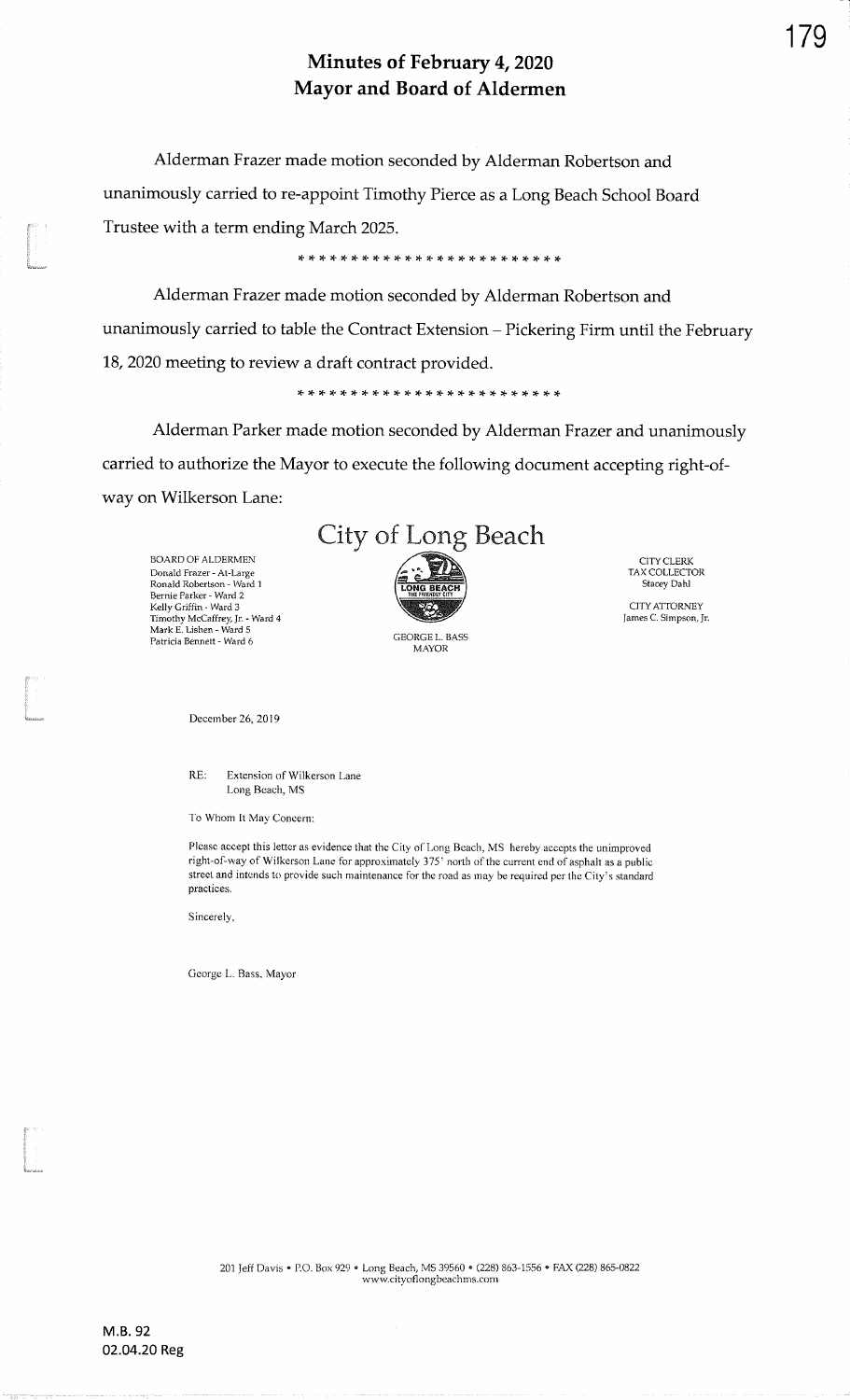Based on the recommendations of Department Heads and certification by the Civil Service Commission, Alderman Griffin made motion seconded by Alderman Frazer and unanimously carried to approve the following personnel matters: Police Department:

> Termination, Police Officer 1<sup>st</sup> Class Jason Edmonds, effective January 27, 2020 Fire Department:

- > Step Increase, Firefighter 1st Class Michael Paul, FS-9 I, effective February 1, 2020
- > Step Increase, Firefighter 2<sup>nd</sup> Class Jessie Peterson, FS-9 B, effective February 1, 2020

### Librarv:

- > Step Increase, Reference Librarian Shannon Bennett, CSA-A-X, effective March 1, 2020
- > Step Increase, Children's Librarian Charlene Rayburn, CSA-4-XVII, effective March 1, 2020

,F !F \* \* )F \* \* \* \* \* \* \* rF ri rF rF rF )F rF rF \* \* \* \* \*

Based on the following recommendation of the City Clerk, Alderman Frazer made motion seconded by Alderman Robertson and unanimously carried to contract with The Gazebo Gazette as the City's weekly advertising agent and The Sun Herald for other legal advertisements that require other than weekly publication: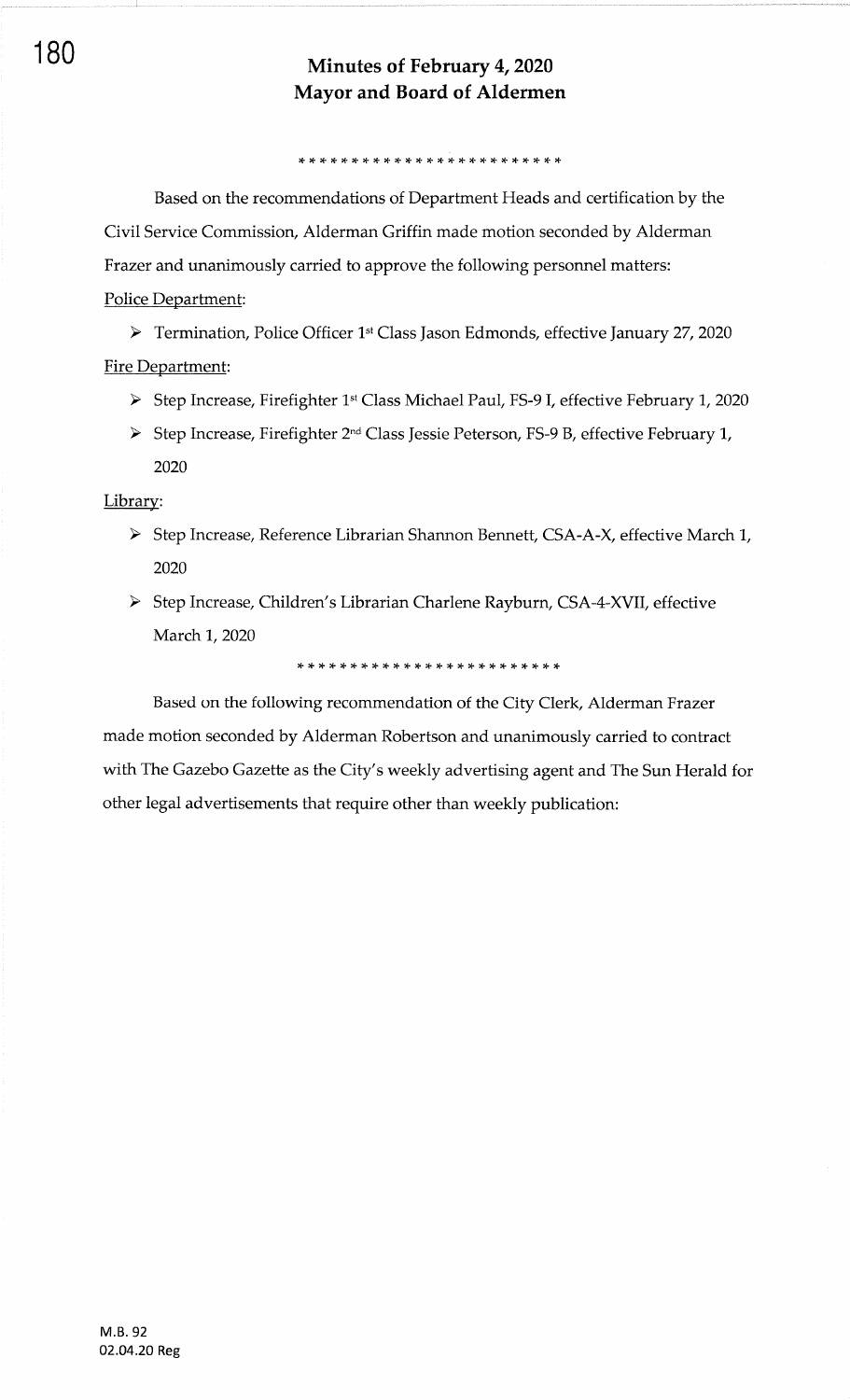

BOARD OF ALDERMEN Donald Frazer - At-Large<br>Ronald Robertson - Ward 1 Nouan Mosel son - Maria<br>
Rernie Parker - Ward 3<br>
Timothy McCaffrey, Jr. - Ward 4<br>
Mark E. Lishen - Ward 5 Patricia Bennett - Ward 6

**GEORGE L. BASS MAYOR** 

CITY CLERK TAX COLLECTOR Stacey Dahl

CITY ATTORNEY James C. Simpson, Jr.

January 31, 2020

### RE: NOTICE TO QUALIFIED NEWSPAPERS

### REF: § 21-39-3. Publishing contracts

in municipalities in which there is more than one newspaper qualified to publish legal notices, the governing authorities of such municipality shall enter into a contract for the publication of its proceedings, ordinances, resolutions, and other notices required to be published only after inviting competitive bids from such newspapers. Such contracts shall be let to the lowest bidder among them for a period of not more than twelve months from the date of such contract. It shall not be necessary, however, that the governing authorities of such municipality advertise its intention to accept such competitive bids but it shall be sufficient if notice thereof in writing be given to all of such newspapers by mail or delivery at least five days prior to the date on which said bids will be received, which said notice shall specify the date on which such bids will be received.

Mayor and Board of Aldermen:

In accordance with the above referenced State Statute, notice for competitive bids was published on December 20, 2019. Bids were opened on January 30, 2020, at 5:00 p.m. One bid was received as follows:

The Gazebo Gazette LLC 300 Davis Avenue, Suite G Pass Christian, MS 39571 \$.10 per word for first insertion

Based on the aforesaid bid, I recommend contracting The Gazebo Gazette as the City's weekly advertising agent and The Sun Herald for other legal advertisements that require other than weekly.

Thank you,

Stacen Dall Stacey Dahi, City Clerk

> 201 Jeff Davis . P.O. Box 929 . Long Beach, MS 39560 . (228) 863-1556 . FAX (228) 865-0822 www.cityoflongbeachms.com

Based on the recommendation of the City's Finance Officer, Alderman Frazer made motion seconded by Alderman Parker and unanimously carried to award the City's Depository to Hancock Bank for the next two years: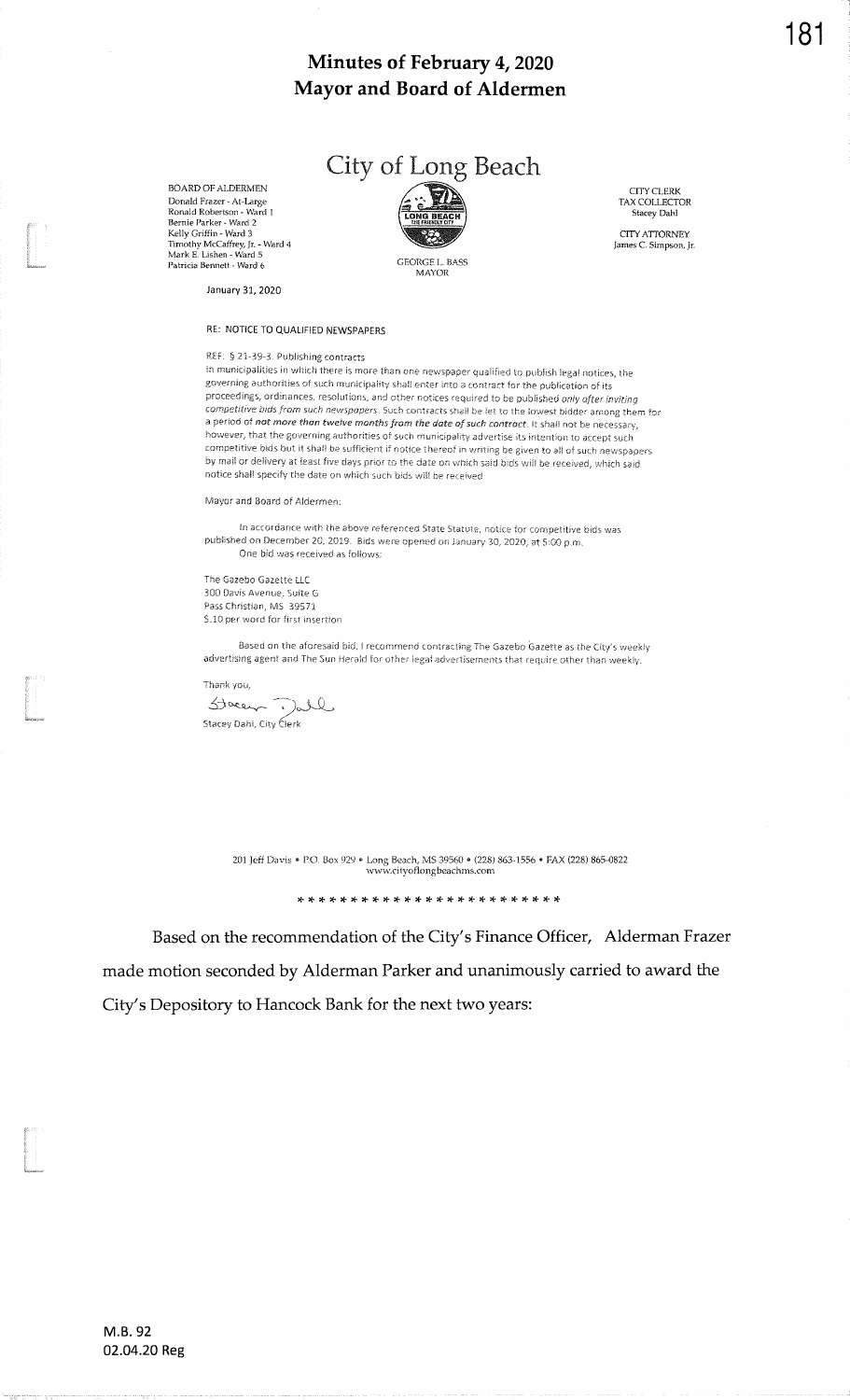**Finance Office** 

# **Memo**

To: Mayor and Board of Aldermen

From: Kini Gonsoulin

Date: 1/31/2020

Municipal Depositories Bid 2020 Re:

We received three qualified proposals from the following banks:

Hancock Bank<br>The Peoples Bank The First

 $\mathbf{1}$ 

After reviewing their submittals, I have determined that although all three institutions have met the required qualifications, my recommendation is to award the City's Depository to Hancock bank for the next two years as t

I would also recommend that The Peoples Bank and The First be considered for any future investment or borrowing needs of the City.

If you have any questions regarding this recommendation, please do not hesitate to ask. Thank you.

Alderman McCaffrey made motion seconded by Alderman Griffin and

unanimously carried to approve the following Budget Amendment for Fiscal Year 2020: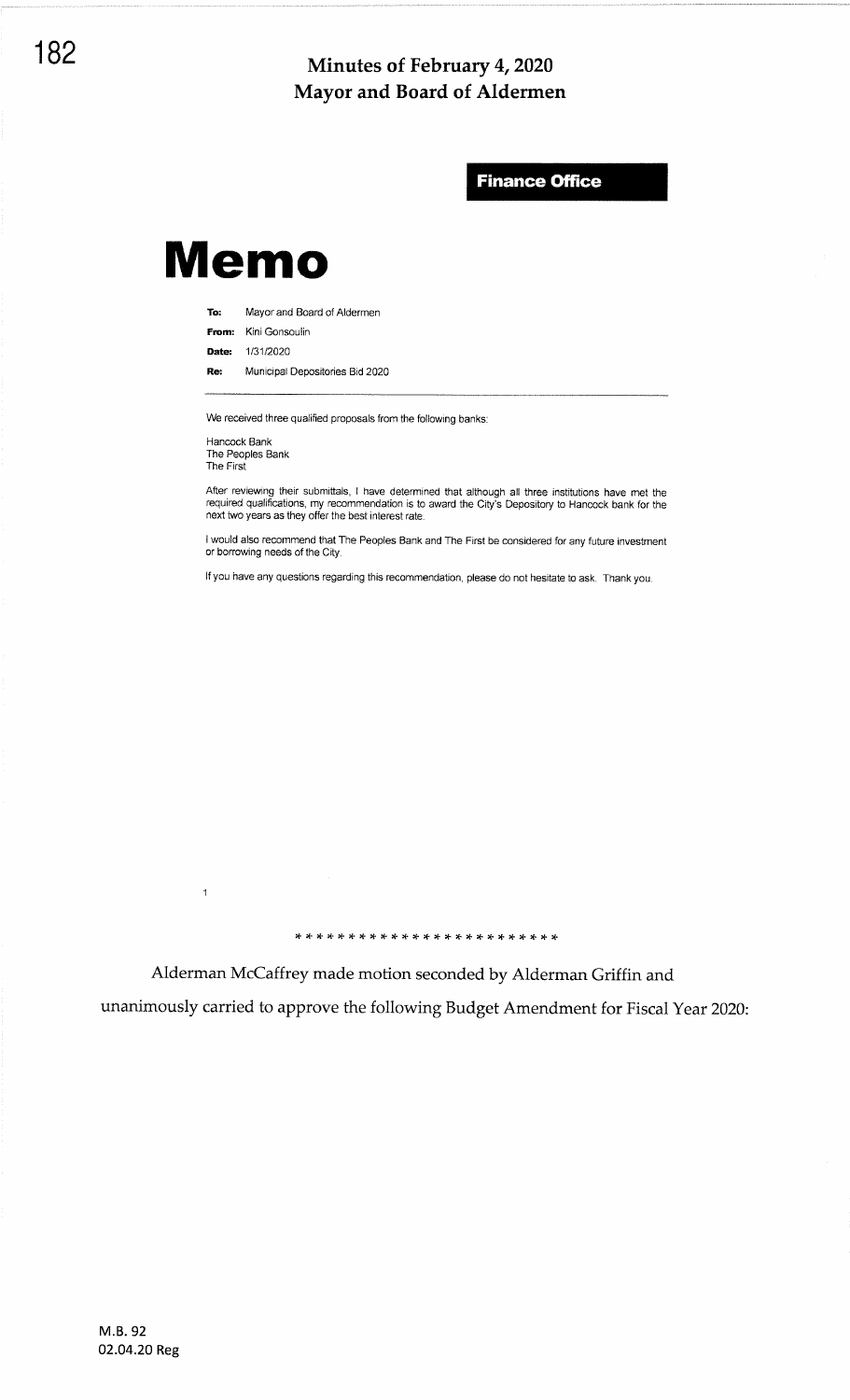## City of Long Beach

**Budget Amendment Request** 

| Fund Name<br>Department #<br>Department Name | General Fund<br>Date<br>125<br>Municipal Court |                     | Budget Entry #   | 2/4/2020          |  |
|----------------------------------------------|------------------------------------------------|---------------------|------------------|-------------------|--|
|                                              | Original Budget                                | Prior<br>Amendments | This Amendment   | Revised<br>Budget |  |
| Capital Outlay<br>Court Collection Fund      | 3.900                                          |                     | 3,400<br>(3,400) | 7,300<br>(3,400)  |  |

Amendment to budget funds from the Court Collection Fund to replace outdated computers.

### Amendment #2

Kini Gonsoulin

From:<br>Sent:<br>To:<br>Subject:

Emma Ward <emma@cityoflongbeachms.com> Thursday, January 30, 2020 4:04 PM<br>Kini Gonsoulin'<br>budget amendment

Kini.

I'd like to see if we could move the \$ 3,400.00 from the Municipal Court Collection Fund over to the new computer hardware capital outlay account for the court to purchase our new computers.

 $\bar{1}$ 

Thank you,

Emma Ward Court Clerk<br>Long Beach Municipal Court<br>228-865-7840 ext. 6957 emma@cityoflongbeachms.com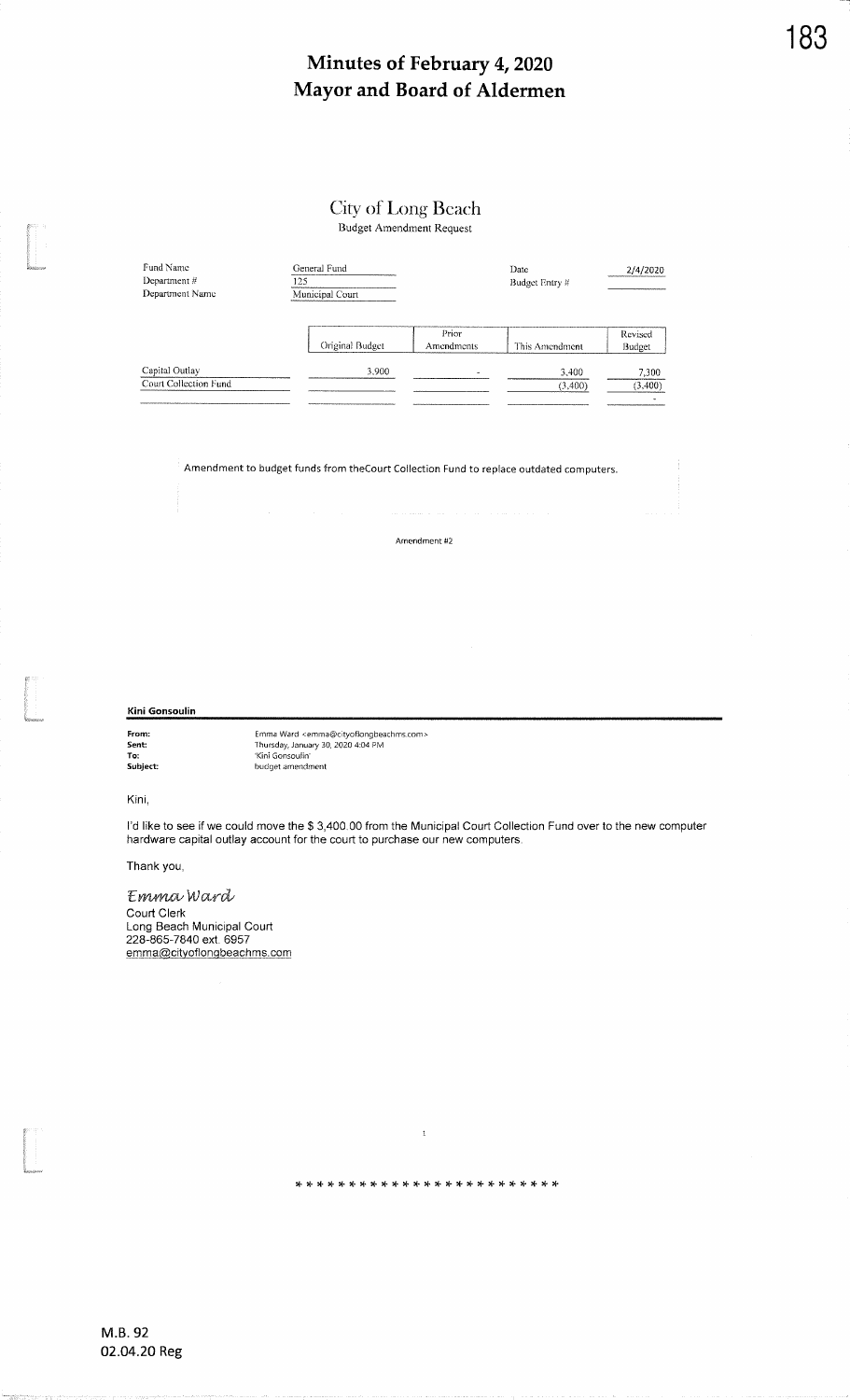The Mayor and Board of Aldermen took up the matter of the public hearing on the property located at 599 Dauro Road, Long Beach, Mississippi, to determine and consider the condition of said property. After conducting the hearing and considering all matters produced there at and after hearing all persons interested and appearing, the Board of Aldermen declared the hearing finally closed. After a discussion of the subject, Alderman Parker offered and moved the adoption of the following Resolution and Order:

RESOLUTION AND ORDER BY THE MAYOR AND BOARD OF ALDERMEN OF THE CITY OF LONG BEACH. MISSISSIPPI ADJUDICATING THE PROPERTY LOCATED AT 5599 DAURO ROAD, LONG BEACH, MISSISSIPPI, TO BE A MENACE TO THE PUBLIC HEALTH AND SAFETY OF THE COMMUNITY AND REQUIRING OWNER OF SUCH PROPERTY TO CLEAN SAID PROPERTY.

WHEREAS, the Mayor and Board of Aldermen having made due investigation therefore do now find, determine, declare and order as follows:

1. That on complaint and motion of the Governing Authorities of the City of Long Beach wherein lies the property known as 5599 Dauro Road, Long Beach, Mississippi, (hereinafter referred to as the subject parcel), and after discussion of same, the Mayor and Board of Aldermen, at its regular meeting of October 15, 2019, on its own motion did set a hearing to determine whether or not the subject parcel, in its then condition, was in such a state of uncleanliness as to be a menace to the public health and safety of the community in accordance with Miss Code Annotated Section 21-19-11, as amended, said hearing to be November 19, 2019, and directed notice of said hearing be served on the owner of said property in the manner as provided by said MCA Section  $21-19-11$ :

2. That, having served the owner of said property, either by registered mail as is evidenced by the return receipt included in the materials produced at said hearing, or by personal service by police officer as evidenced by the retum of service of such police officer, or by posting and publication of same, such service being in accordance with said MCA Section 21-19-11, and proof of same being spread upon the minutes of the Governing Authorities taken of such hearing, hereby made a part of the record of these proceedings;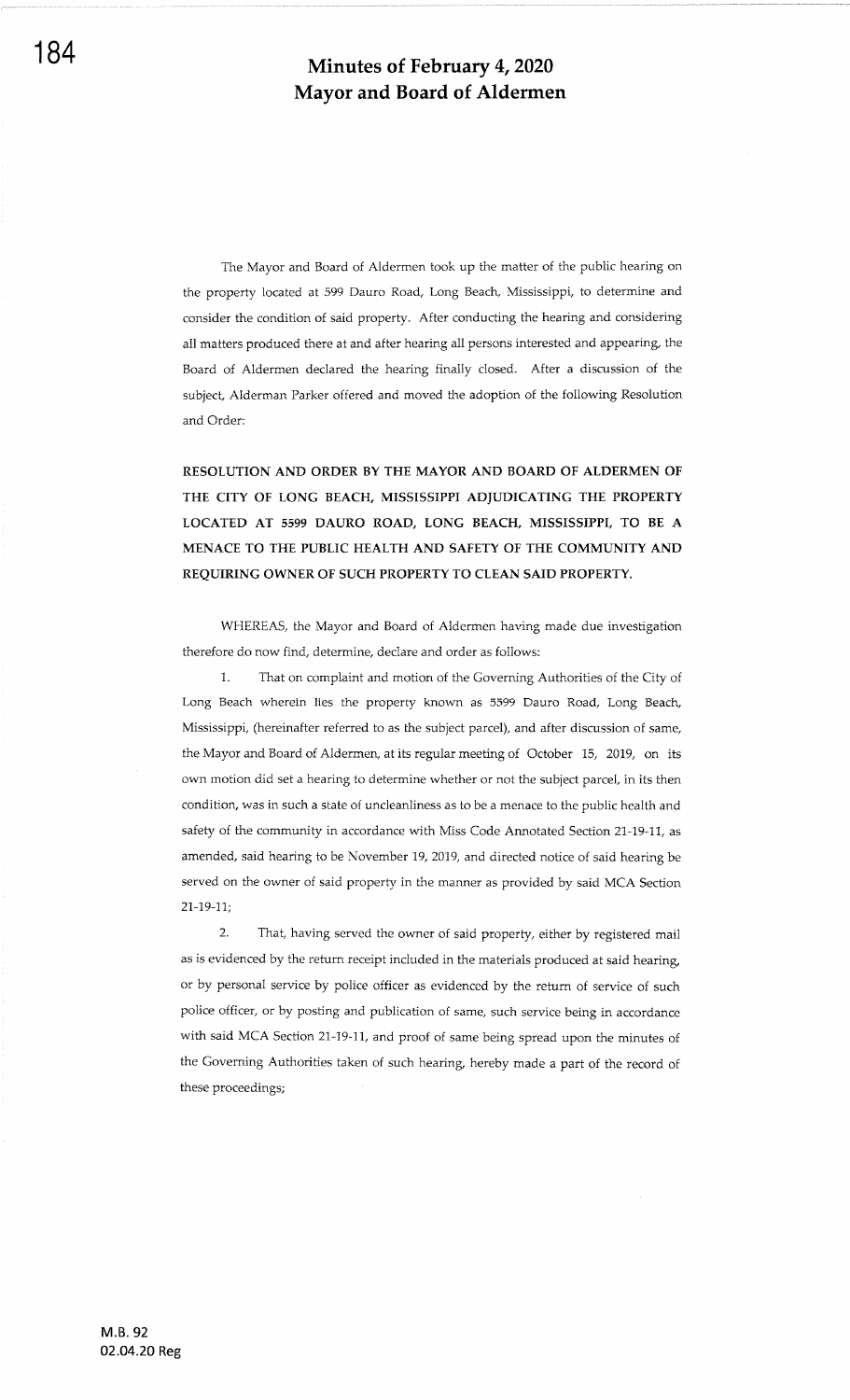3. That the Mayor and Board of Aldermen having considered testimonyevidence adduced at hearing regarding the condition of the subject property and theobservations of individual Aldermen concerning the condition of the subject propertyin its condition on the date of hearing, and being fully advised in the premises, do findand adjudicate that the property is, in its present condition, in such a state of uncleanliness as to be a menace to the public health and safety of the community and/or constitutes an attractive nuisance, It is therefore,

RESOLVED AND ORDERED BY THE MAYOR AND BOARD OF ALDERMENOF THE CITY OF LONG BEACH, MISSISSIPPI, AS FOLLOWS:

1. That the parcel of land lying and being situated in the City of Long Beach, First Judicial District of Harrison County, Mississippi, and having the street address of 5599 Dauro Road, Long Beach, Mississippi, which parcel of land is identified byHarrison County Tax Parcel Number 0611J-01-018.000, and according to said tax records is owned by Michael Jacob Kinney, is at present in such a state of uncleanliness as to be a menace to the public health and safety of the communityand/or an attractive nuisance.

2. That the aforesaid owner is hereby ordered to clean said parcel of landwithin  $ten$  (10) days from the entry of this Resolution and Order, and that such cleaning shall include:

Removal of all discarded materials, dangerous items, and such other rubbishand/or debris as described in any notice or as appearing on said property contributing to the property constituting a nuisance and menace overall to the public health and safety, and abate or cause to be abated the conditions otherwise existingand constituting a menace to public safety and health as testified and/or described in general at the hearing, and as contained in the report letter from Zoning EnforcementOfficer Dale Stogner dated September 11,2019, and attached hereto.

3. That in the event that said owner shall fail to complete cleaning of thesubject property within ten (10) days from entry of this Resolution and Order, then the governing authorify shall proceed to clean the subject property as required byparagraph 2, above, by the use of municipal employees or by contract, with the cost of same, together with a penalty of \$1,500.00 or 50% of such actual cost, whichever is greater, to be, at the next regular meeting after completion of such clean-up, assessedagainst the said parcel of land.

ta<br>1980<br>Kabupaten

In the company of the company of the company of the company of the company of the company of the company of the company of the company of the company of the company of the company of the company of the company of the compa

il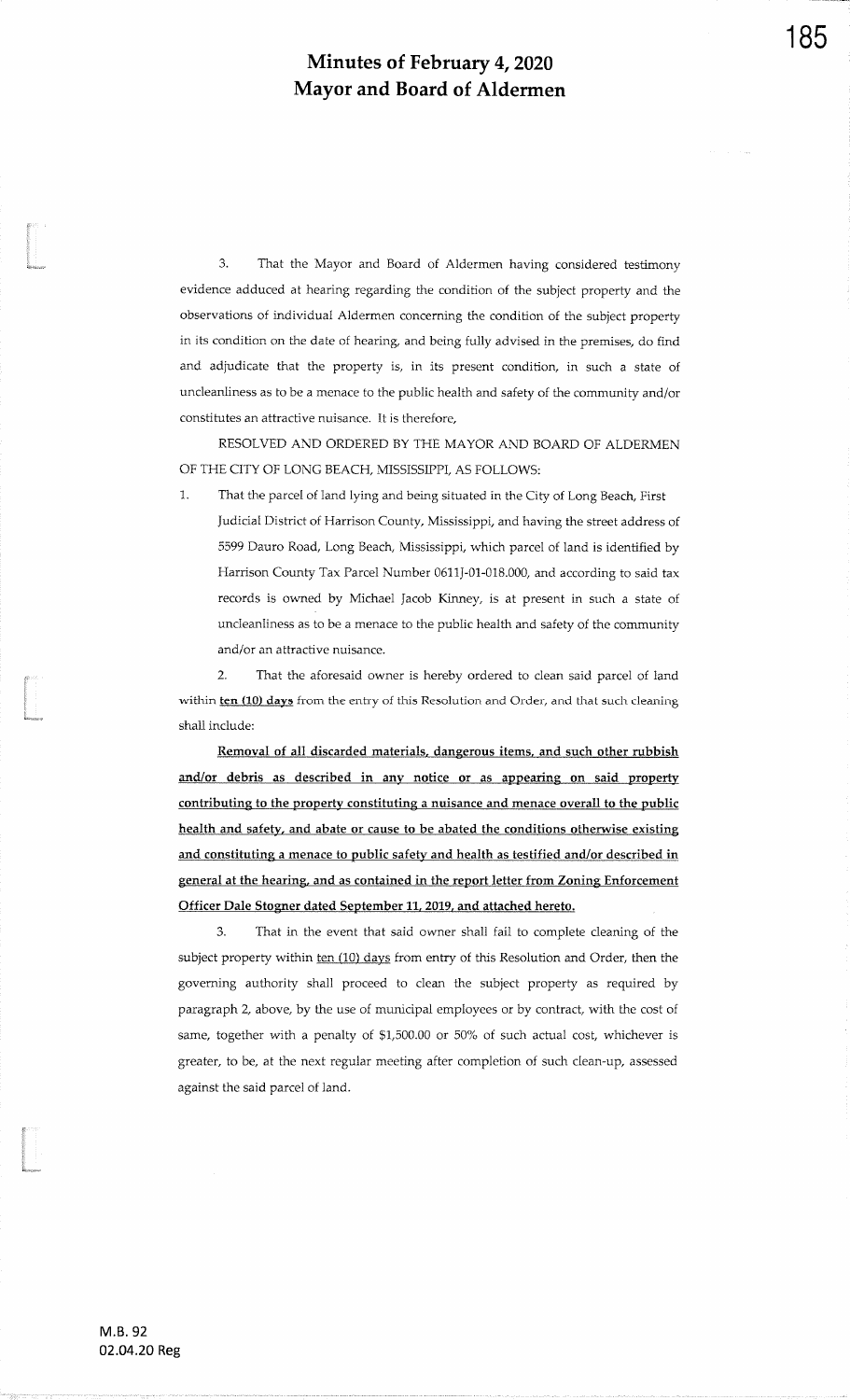Alderman Frazer seconded the motion to adopt the foregoing resolution and order, and the question being put to a roll call vote by the Mayor, the result was as follows:

| Alderman Ronald Robertson       | voted | Aye |
|---------------------------------|-------|-----|
| Alderman Patricia Bennett       | voted | Aye |
| Alderman Donald Frazer          | voted | Aye |
| Alderman Mark E. Lishen         | voted | Aye |
| Alderman Timothy McCaffrey, Jr. | voted | Aye |
| Alderman Kelly Griffin          | voted | Aye |
| Alderman Bernie Parker          | voted | Aye |

The question having received the Affirmative vote of all the Aldermen present and voting, the Mayor declared the motion carried and the resolution and order adopted and approved this the 4<sup>th</sup> day of February 2020.

PPROVED: and George L. Bass, Mayor

ATTEST:

Stace 10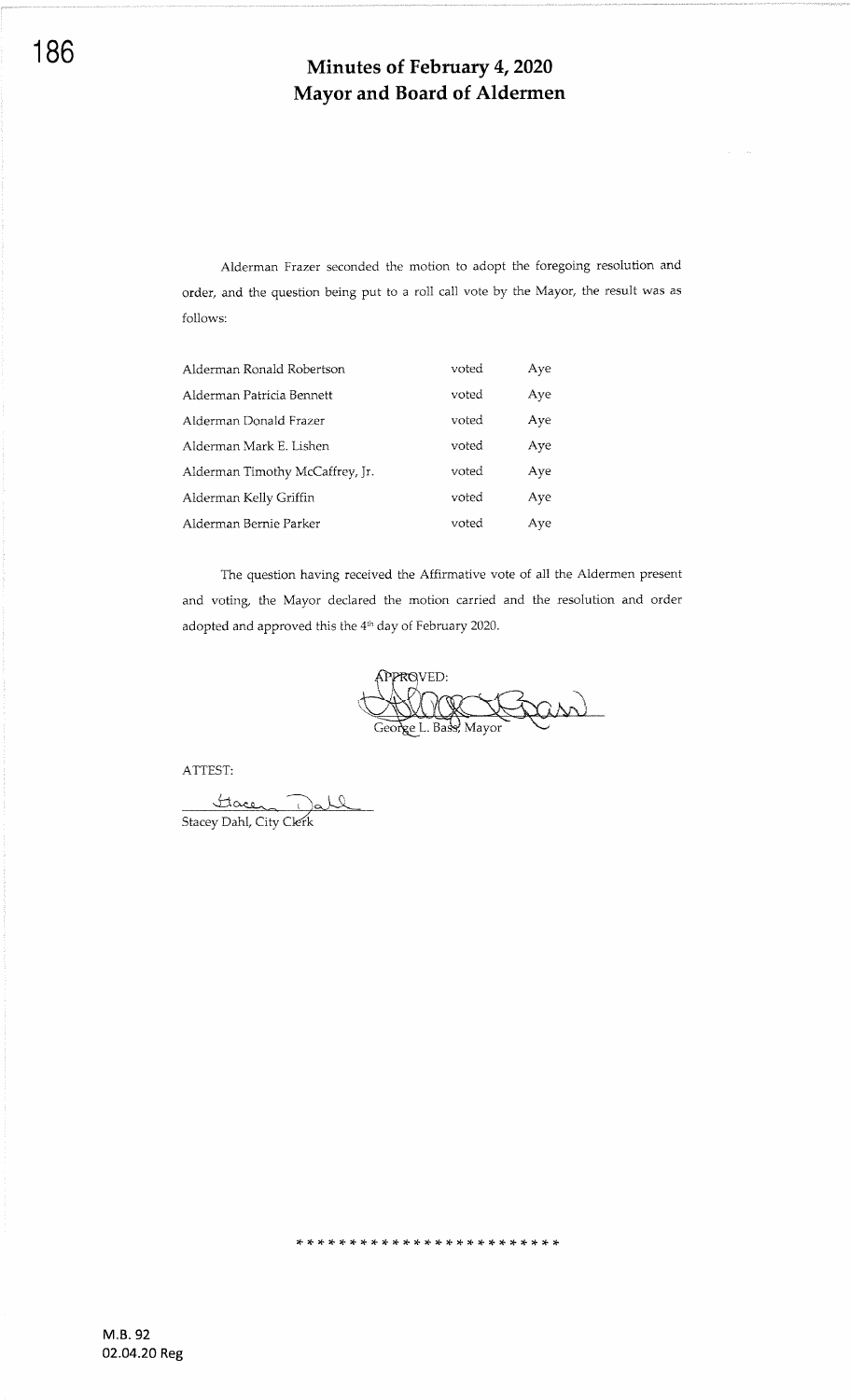City Attorney Jim Simpson apprised the Board of a typographical error thatappears in the plats for Castine Pointe Phase II & III that was previously approved. The following Resolution was adopted to correct said error:

> The Mayor and Board of Aldermen took up for consideration the matter of correction of an error in the recorded Plats of Castine Pointe Subdivision, Phases II and Phase III. After a discussion of the subject, Alderman Robertson offered and moved the adoption of the following Resolution:

RESOLUTION PROVIDING FOR CORRECTION AND ALTERATION OF THE RECORDED PLATS OF CASTINE POINTE SUBDIVISION, PHASE II AND PHASE III, BEING SUBDIVISIONS OF THE CITY OF LONG BEACH,<br>MISSISSIPPI, PURSUANT TO MISSISSIPPI CODE ANNOTATED SECTION 17-1-23, AS AMENDED, AND FOR RELATED PURPOSES.

WHEREAS, the Mayor and Board of Aldermen (the "Governing Body") of the City of Long Beach, Mississippi (the "Municipalig"), having made do investigation, do now find, determine, adudicate anddeclare as follows:

1. CASTINE POINTE, LLC, is the Owner of that certain land situated and being in the Sections 15 and 22, Township 8 South, Range 12 West, City of Long Beach, First Judicial District of Harrison County, Mississippi and has heretofore subdivided same as CASfiNE POINTE SUBDIVISION, PILASE II ANDPHASE III, the final Plats of which subdivision being recorded in Plat Book 59 at Page37-38 for Phase II, and Plat Book 59 at Page39-4o for Phase III of the records of the Chancery Clerk of Harrison County,Mississippi; and

2. It has been discovered that the aforesaid Plats of CASTINE POINTE SUBDfVISION,PHASE II AND PHASE III were examined and found to contain a typographical error in the certification of the surveyor, incorrectly identifying each as Phase I instead of Phase II and Phase III respectively; and

CASTINE POINTE, LLC, the sole and only owner of any interest in said CASTINE POINTE SUBDIVISION, PHASE II AND PHASE III has petitioned the Mayor and Board of Aldermen to exercisetheir authority under Miss. Code Ann.  $\S$  17-1-23 (4), Regulation of Subdivisions, to alter and correct said plats, and to instruct the Chancery Clerk to notate such corrected Phase number on each such plat in thecertification of the surveyor.

4. The petition of CASTINE POINTE,LLC, the sole ovmer of said property to the GoverningAuthorities of the municipality for relief in the premises has set forth the particular circumstances of thecase and given an accurate description of the property, of the plats which are to altered and corrected, and has certified and confirmed that no persons are adversely affected thereby or directly interested therein

After a discussion of all of the above, the Governing Authorities of the Municipality do find, determine and adjudicate and declare that in the public interest, the aforesaid Plats of CASTINE POINTESUBDWISION, PIIASES II AND PHASE III, should be and same are hereby ordered to be corrected asrequested and as set forth above.

#### NOW THEREFORE, BE IT RESOLVED AND ORDERED BY THE MAYOR AND BOARD OF AIDERMEN OF THE CITY OF LONG BEACH, MISSISSPPI, AS FOLLOWS:

SECTION 1. The Plats of CASTINE POINTE SUBDIVISION, PHASES II AND PHASE III, each being a subdivision of that certain parcel of land situated in Section 15 and 22 Township 8 South, Range 12 West, City of Long Beach, First Judicial District of Harrison County, Mississippi, , the final Plats of which subdivision being recorded in Plat Book 59 at Page37-38 for Phase II, and Plat Book 59 at Page 39-40 for Phase III, are hereby acknowledged to contain a typographical error in the certification of the Surveyor

M.8.9202.04.20 Reg

f<br>Waxaan

I

{L-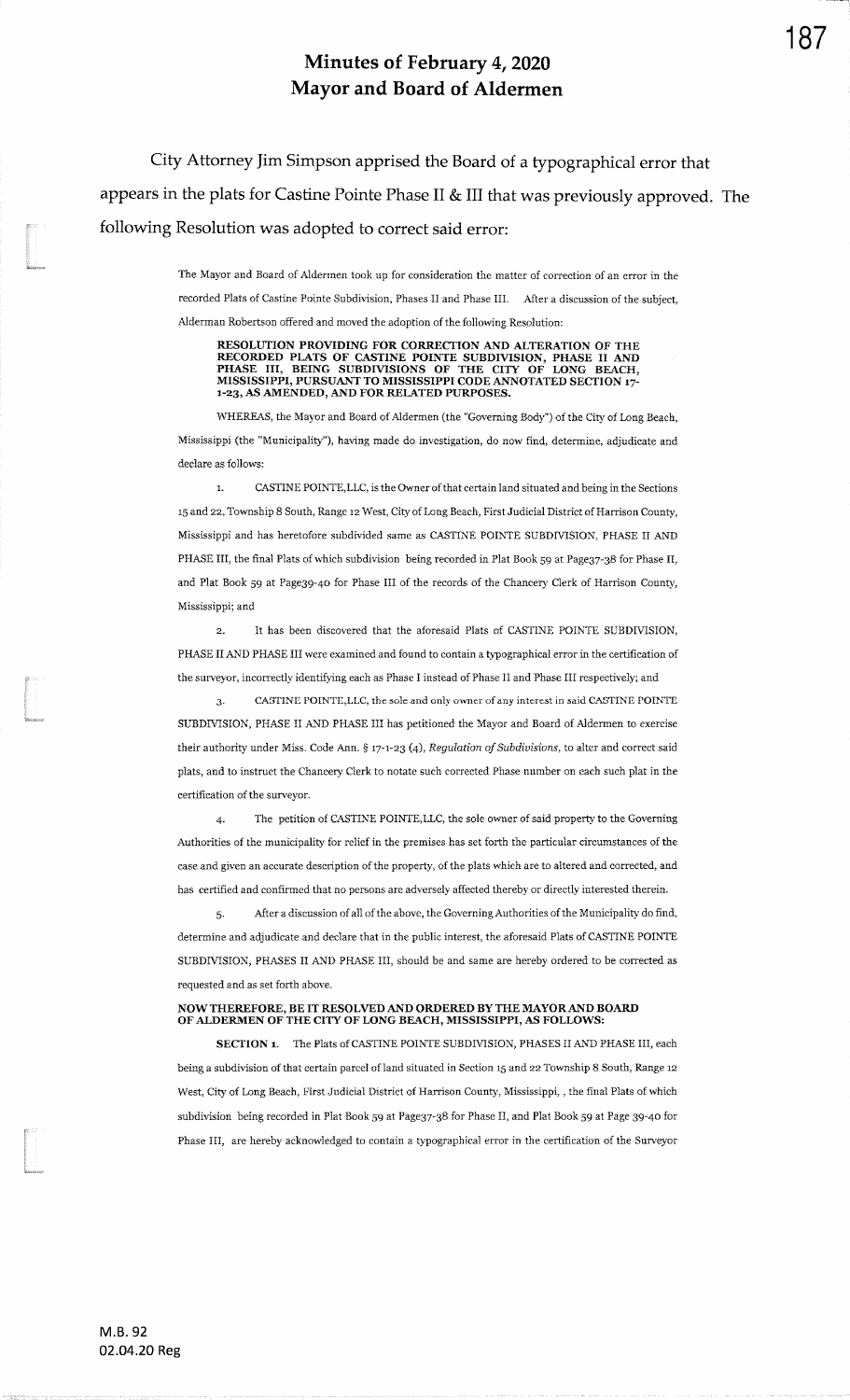described above, in which the Phase II is incorrectly referred to as Phase I, and Phase III is incorrectly referred to as Phase I, and such errors should be corrected.

SECTION 2. The Chancery Clerk of Harrison County, Mississippi, First Judicial District is hereby requested and directed to notate this correction on each of said Plats for Phase II and Phase LLL, correctly referring to each in the Surveyors certificate.

SECTION 3. The Clerk of the City of Long beach and the Chancery Clerk of Harrison County, Mississippi, First Judicial District are hereby requested to indicate such correction on the plats recorded in their offices, and further to cause this Resolution and Order to be recorded and indexed against all lots in CASTINE POINTE SUBDIVISION, PHASE II AND PHASE III, to provide notice of the correction of the reference.

SECTION 3. Effective Date. This Resolution shall take effect and be in force from and after its adoption and being spread upon the minutes of the Governing Body of the Municipality.

The above and foregoing Resolution was introduced in writing by Alderman Robertson who moved its adoption. Alderman Frazer seconded the motion, and after discussion, the question being put to a roll call vote, the result was as follows:

| Alderman Ronald Robertson            | voted | Ave |
|--------------------------------------|-------|-----|
| Alderman Timothy McCaffrey Jr. voted |       | Aye |
| Alderman Kelly Griffin               | voted | Aye |
| Alderman Bernie Parker               | voted | Aye |
| Alderman Mark E. Lishen              | voted | Ave |
| Alderman Patricia Bennett            | voted | Aye |
| Alderman Donald Frazer               | voted | Ave |

The question having received the Affirmative vote of all of the Alderman present and voting, the Mayor declared the motion carried and the resolution and order adopted and approved this 4<sup>th</sup> day of February, 2020.

L. Bass, Mayor

ATTEST:

Itaren Dall Stacey Dahl, City Clerk $\le$ 

Alderman Robertson made motion seconded by Alderman McCaffrey and unanimously carried to declare an Executive Session for the transaction of public business, to wit: To discuss with and seek legal advice and counsel of the City Attorney regarding pending litigation as it pertains to annexation.

The question having received the affirmative voice vote of all of the Aldermen Present and voting, the Mayor declared the motion carried, whereupon the Board entered into Executive Session

 $\star$